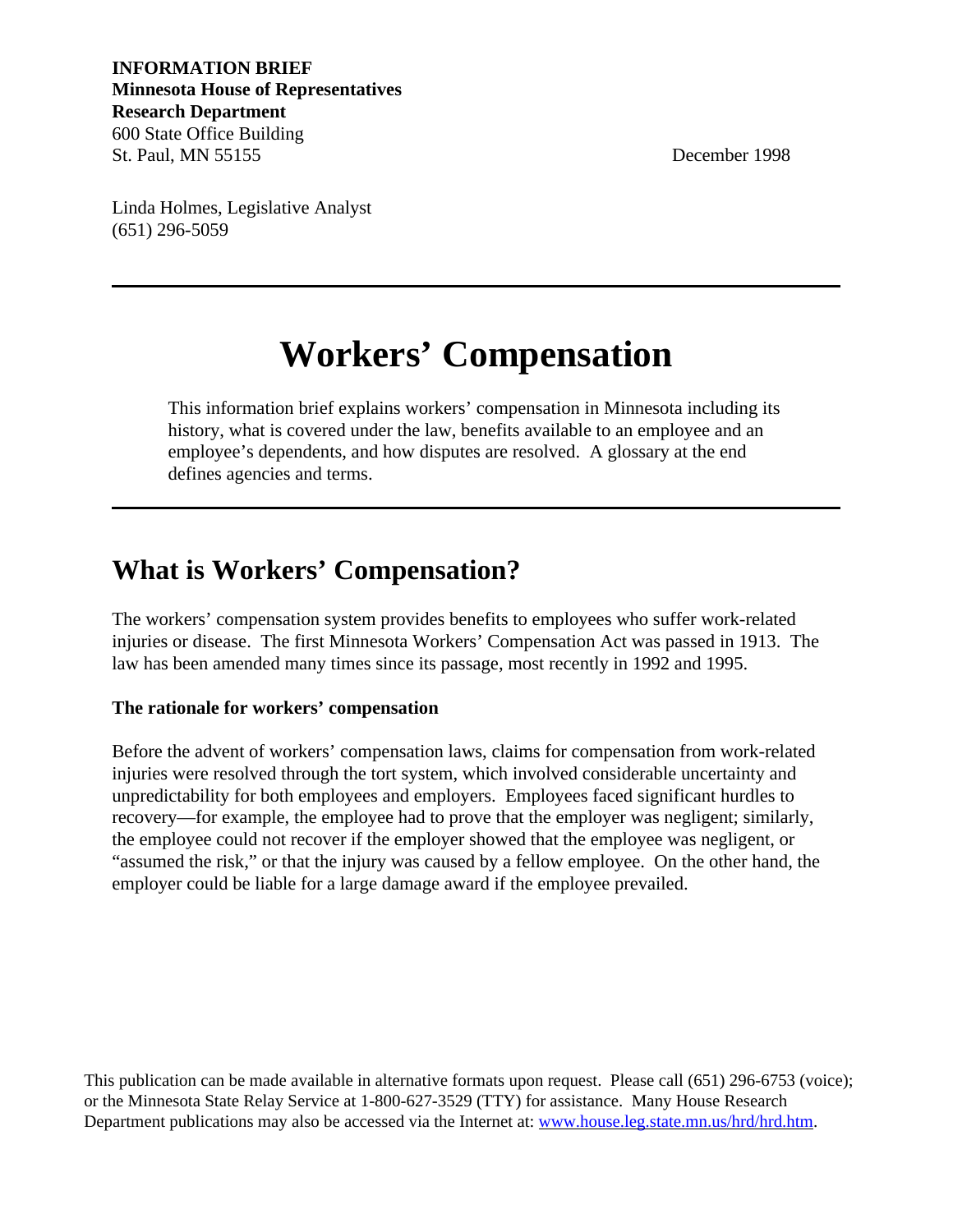The workers' compensation system was designed to address some of these problems. It operates under the following three major principles.

- First, the employee can recover **regardless of fault**, which allows the employee the security of having benefits available even if the employee cannot prove any wrongdoing by the employer.
- Second, the **benefits available to the employee are limited** and do not include some of what the employee might recover in court, such as pain and suffering.
- Finally, the workers' compensation system provides the **exclusive remedy** that the injured employee has against the employer.

When a work-related injury occurs under this system, the likelihood of receiving benefits increases, but the benefit amount that can be recovered decreases. Workers' compensation is meant to operate as a stabilizing force, giving moderate benefits to many employees rather than no benefits to many employees and large awards to a few others. In order to further this goal of stabilization and predictability and to lower the costs of administering benefits, mechanisms are in place to resolve workers' compensation claims in a simple, speedy fashion, preferably without resort to formal litigation.

In addition, workers' compensation matters are generally controlled by the law in effect on the date of injury. This means that the current state of the law as described in this guide may not be the law that applies to all injuries, particularly older injuries.

This reference guide presents an overview of the injuries covered by workers' compensation law, the benefits available to an injured worker, and the procedures that are used to resolve workers' compensation disputes. The guide does not examine the special compensation fund, the assigned risk pool, or insurance requirements under the law.

# **Injuries Covered under the Law**

#### **Injuries arising out of and in the course of employment**

The workers' compensation system provides benefits to employees for injuries "arising out of and in the course of employment without regard to the question of negligence." Thus, to recover, the employee must establish a connection between employment and the injury. While in many cases this is a relatively simple issue, it can also be a complex one. Liability might be disputed on the grounds that the injury occurred off the work site, that the workplace activity did not cause the injury, or that the employee had a pre-existing condition that was the source of the injury. Fault, however, whether of the employer or of the employee, is generally not an issue.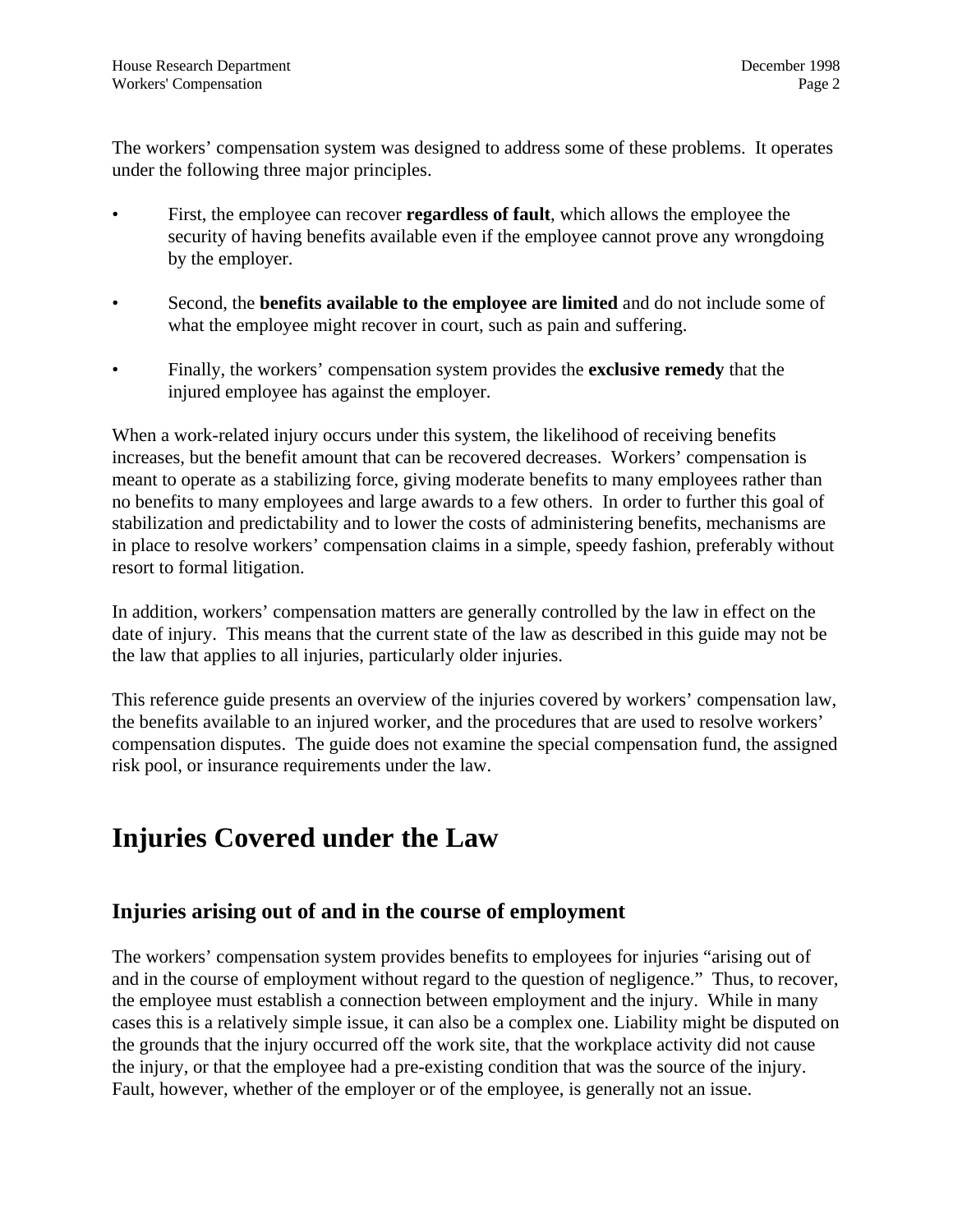Although often the employer will argue that the injury is *not* work-related, there are some instances in which the employer argues that the injury *is* work-related and therefore covered by the workers' compensation system. The reason for this is the exclusivity aspect of workers' compensation. If the injury is covered by the workers' compensation system, then the employee cannot sue the employer under other theories, such as negligence, which could make higher damages available.

#### **Progressive injuries and disease**

In addition to the typical workplace injury, employers are liable for certain unusual types of injuries.

**Gillette injuries.** A particularly difficult type of injury to compensate is the so-called **Gillette injury** (named after the case in which the principle was established), which involves a slowly deteriorating condition that eventually breaks down and results in an inability to work. In these cases, a condition can develop over many years and often can involve multiple employers and insurers. Under the case law, the employer or insurer responsible for the employee at the time of the eventual breakdown in condition is liable for all benefits.

**Occupational diseases.** Benefits are payable to an employee with an occupational disease, defined as a disease that arises out of employment, that is peculiar to a particular occupation, and that results from causes beyond the ordinary hazards of employment. Examples of occupational diseases could include asbestosis or chemical bronchitis due to exposure to chemicals in the workplace. Some diseases are declared to be occupational by statute. For instance, a police officer or firefighter who suffers from certain medical conditions, including some forms of heart disease, is presumed to have a compensable occupational disease.

### **Excluded injuries**

**Self-inflicted or result of intoxication.** The statutes specifically provide that an employer is not liable for compensation if the employer can prove that the injury was self-inflicted or was the result of the intoxication of the employee.

**Mental injury without physical trauma.** Case law provides that purely mental injuries without any physical injury are not compensable under workers' compensation law. Either the mental injury must lead to a physical injury, or the mental injury must be caused or aggravated by a physical injury in order for the mental injury to be compensable.

### **Apportionment of Liability**

In some cases, the parties dispute which insurance company is liable for the claim, and to what extent, rather than whether any insurance company is liable. The issue typically arises when the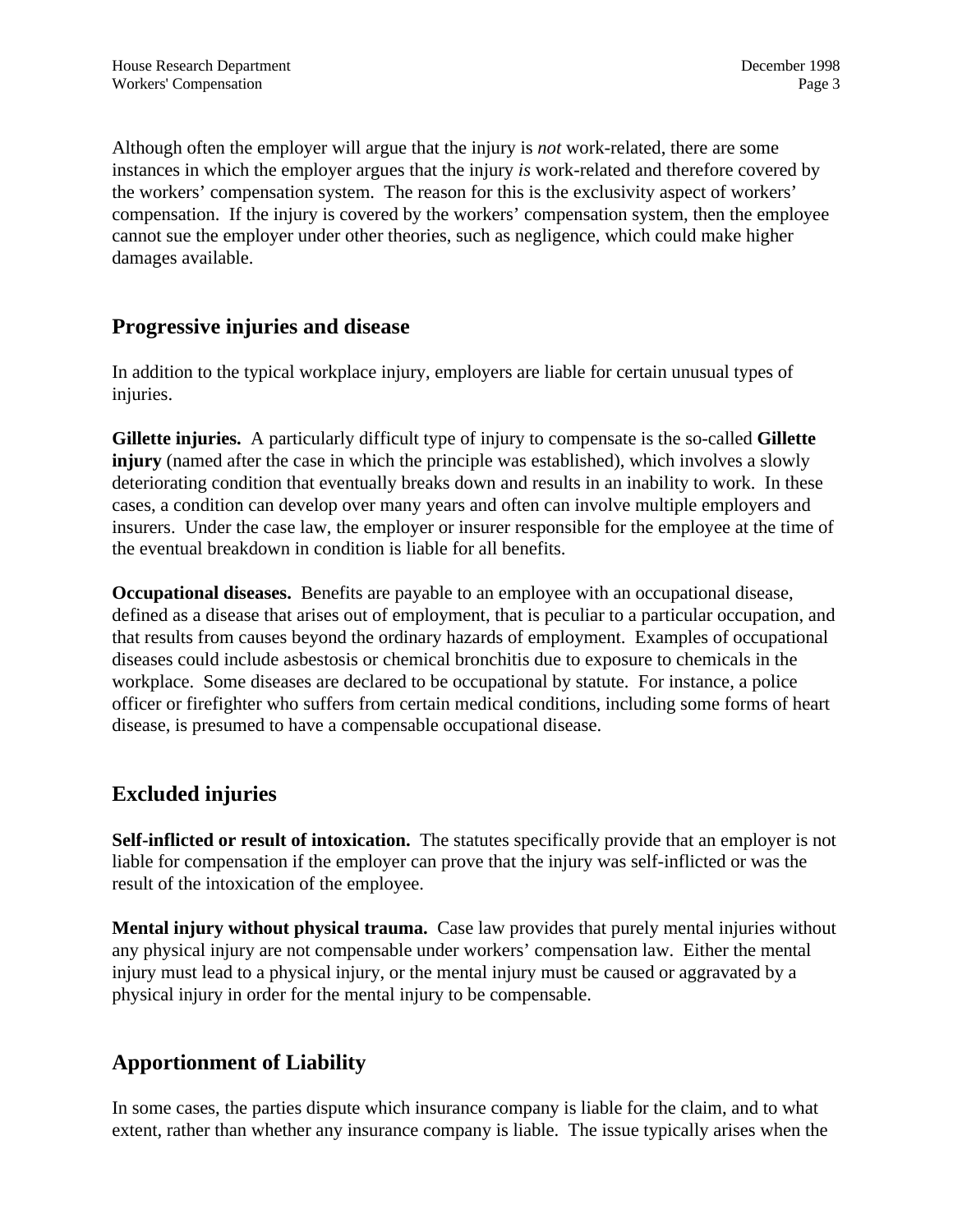employee has worked for more than one employer, or when the same employer has had more than one insurer.

For many years, employers could ask a court for "equitable apportionment," under which each employer would be held responsible for the part of the benefits proportional to the part of the disability caused while the employee worked for that employer. In 1995, however, equitable apportionment was largely abolished, except that it can sometimes be accomplished through settlement agreements or arbitration. This provision does not apply to occupational diseases, which are specially dealt with in another section of the law. That section states that whichever employer or insurer was responsible for the employee at the time the employee had his or her "last significant exposure" to the workplace hazard is liable for all of the benefits paid to the employee.

# **Benefits Available to the Injured Employee**

### **Temporary Total Disability (TTD) Benefits**

**Temporary total disability (TTD) benefits** are provided to an employee who cannot immediately return to work following a compensable injury. The benefits do not begin until after the employee has been disabled for three days, although those three days will be compensated if the employee is unable to work on any day more than ten days after the injury. So, for instance, if an employee is unable to work for eight days, the employee can be compensated for the last five days only. If unable to work for eleven days, however, the employee can be compensated for all eleven days.

**Amount of benefits.** The weekly benefit amount equals two-thirds of the employee's gross weekly wage at the time of the injury. The maximum benefit is \$615, and the minimum is \$104 or the employee's actual weekly wage, whichever is less. These levels are set by statute and do not change annually.

**Adjustment of benefits**. TTD benefits, like temporary partial and permanent total disability benefits, are adjusted annually to reflect increases in the average statewide weekly wage. Increases cannot exceed 4 percent per year for injuries prior to October 1, 1995, or 2 percent per year for injuries on or after October 1, 1995. For injuries on or after October 1, 1995, adjustment of benefit amounts does not occur until four years after the date of injury, and the adjustment at that time is only the adjustment for that one year.

**Termination of benefits**. There are four events that are the most common reasons for TTD benefits to terminate, although some other reasons for termination are listed in the statute. First, TTD terminates if the employee returns to work. Second, it terminates if the employee's total disability ends and the employee fails to make a diligent effort to find work. Third, benefits terminate 90 days after the employee receives notice that he has reached "maximum medical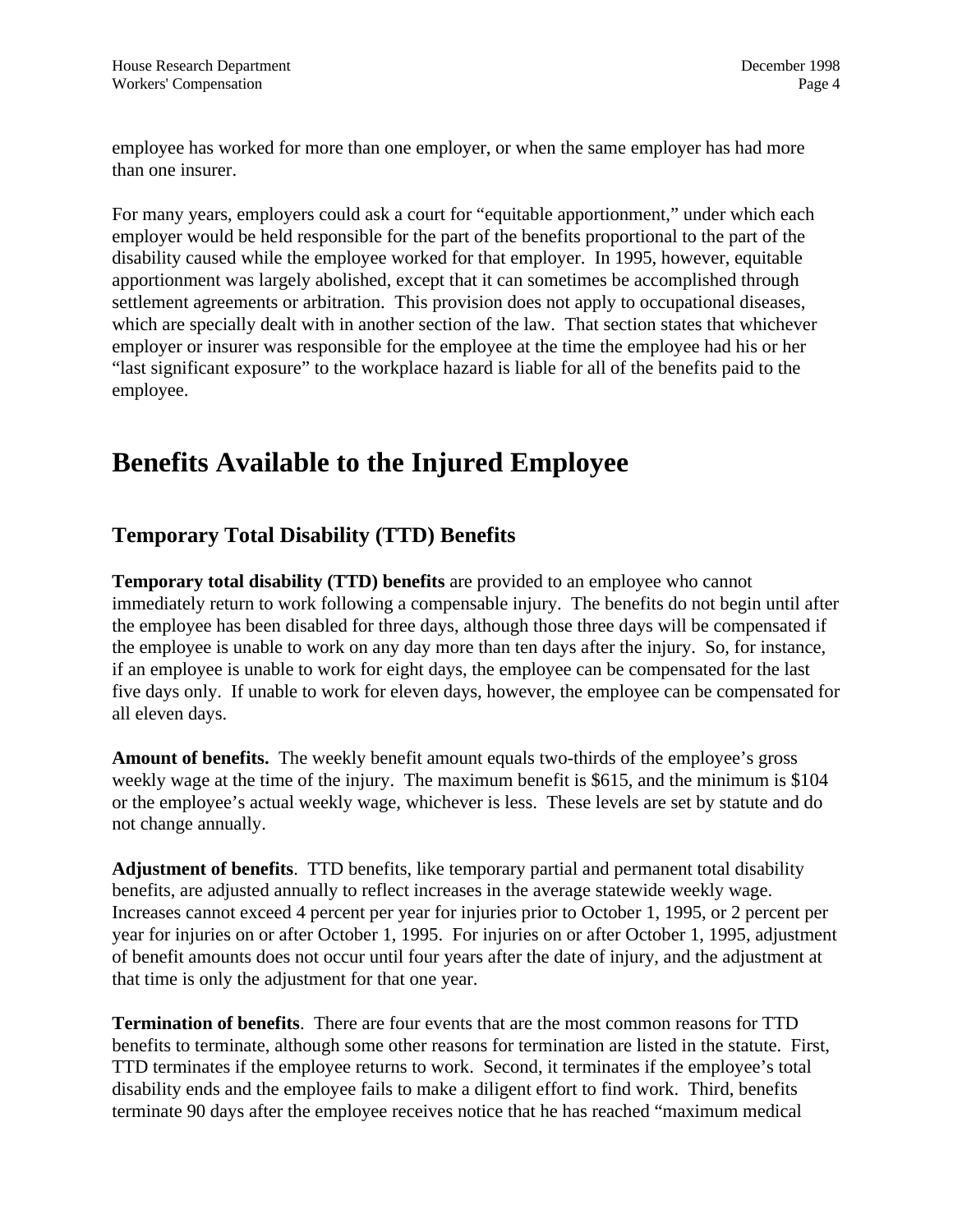improvement," meaning that it is reasonably medically certain that there will not be significant further improvement in the employee's condition. Finally, it terminates after the employee has received 104 weeks of benefits.

Generally, if TTD ends because of a failure to look for work, it can recommence if the employee starts looking, but benefits are still subject to the maximum medical improvement and 104-week limitations. If TTD ends because the employee returns to work but the employee is then unable to continue in the job for medical reasons, then benefits can recommence, but are still subject to the 104-week maximum.

### **Temporary Partial Disability (TPD) Benefits**

Temporary partial disability (TPD) benefits are paid to an employee whose earnings are reduced by a disability. TPD benefits, like TTD benefits, are designed to provide wage replacement to the disabled employee. Because TPD deals with a partial loss of earning capacity rather than a total loss, it is calculated to compensate for part of the *difference* in the employee's pre- and postinjury wage, rather than a part of the employee's entire wage.

**Amount of benefits.** The weekly benefit amount is equal to two-thirds of the difference between the wage the employee was earning before the injury and the wage the employee is able to earn while disabled. The maximum, however, is the amount needed to raise the employee's total income from work and TPD benefits to 500 percent of the statewide average weekly wage.

For example, if an employee earned \$450 per week before the injury and returned to work at a \$300 per week job because of the injury, the employee would be entitled to \$100 per week of TPD (450 - 300 = 150; 150 x  $2/3 = 100$ ).

**Termination of benefits.** TPD benefits terminate when the employee's post-injury wage reaches his pre-injury wage. They will also terminate, however, after the employee has received 225 weeks of benefits, or 450 weeks after the injury, whichever is earlier.

#### **Permanent Total Disability (PTD) Benefits**

Permanent total disability (PTD) benefits are paid when an injured worker is permanently unable to work.

**Permanent total disabilities.** The statute provides that the following injuries automatically constitute permanent total disability:

- permanent and total loss of sight in both eyes
- loss of both arms at the shoulder
- loss of both legs so close to the hips that no effective artificial member can be used
- complete and permanent paralysis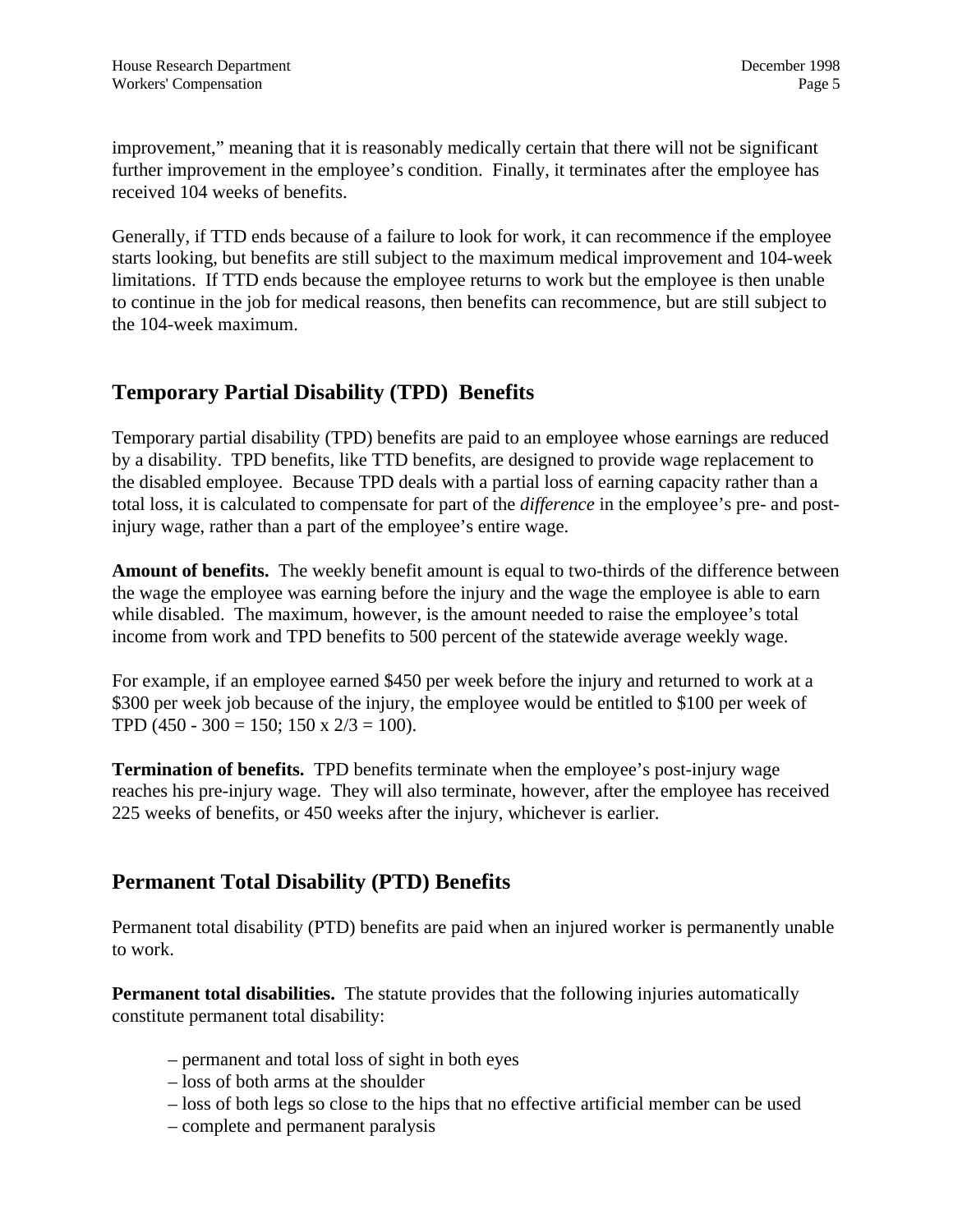– total and permanent loss of mental facilities

Permanent total disabilities also include other disabilities that "cause the employee to be unable to secure anything more than sporadic employment resulting in an insubstantial income," but in order to qualify for PTD under this part of the definition, the employee must meet a disability rating threshold that may be affected by the employee's age at the time of injury as well as the employee's education level. An employee younger than 50 must have a disability rating of the whole body of at least 17 percent, an employee 50 or older must have a rating of at least 15 percent, and an employee 55 or older who does not have a high school diploma or a GED must have a rating of at least 13 percent.

**Amount of benefits.** The weekly benefit amount is equal to two-thirds of the injured worker's gross weekly wage, subject to the same statutory maximum as TTD (currently \$615 per week) and a minimum of 65 percent of the statewide average weekly wage.

**Relationship to other benefits.** Persons who are permanently totally disabled are often eligible for Social Security disability benefits as well as workers' compensation. The relationship between workers' compensation payments and Social Security benefits is complex, but generally, after a worker has received \$25,000 in weekly workers' compensation benefits, additional weekly payments are reduced by the amount of Social Security disability payments received.

**Termination of benefits.** The weekly benefit is paid until the employee is 67, at which point the employee is presumed to be retired, unless the employee introduces evidence to the contrary.

#### **Permanent Partial Disability (PPD) Benefits**

Permanent partial disability (PPD) benefits compensate injured employees for permanent damage to the body. The benefits are determined by the amount of impairment.

**Permanent partial disability schedule.** The schedule for PPD benefits is published by the Department of Labor and Industry (DLI). It lists different medical conditions and assigns each a percentage that represents the degree of impairment of the entire body. In publishing the schedule, DLI attempts to cover all conditions that affect a person's ability to work.

The schedule is designed to eliminate subjective judgment by medical providers, reflecting the statutory requirement that ratings be based on objective medical evidence. Once the provider diagnoses the medical condition, the schedule provides a percentage of disability to the whole body. Generally, two doctors cannot assign different degrees of disability if they agree on the diagnosis of the medical condition, although doctors can increase ratings for severity in some cases. In addition, doctors can disagree about a diagnosis, as well as the rating for a combination of injuries. The percentage of disability is then used in a simple statutory formula to calculate the amount of PPD benefits.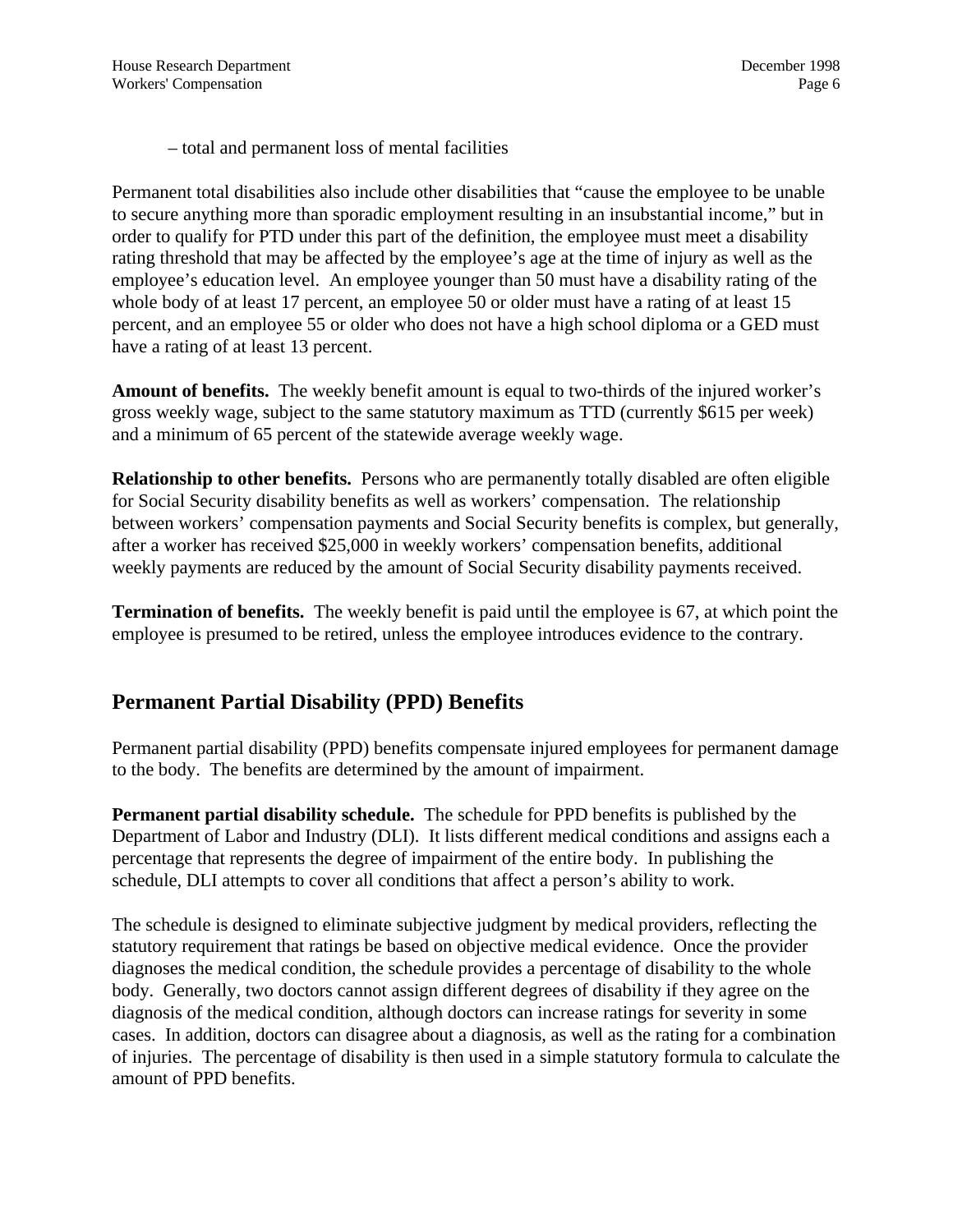The schedule used for injuries before 1984 assigns disability ratings based on the part of the body injured, as opposed to the degree of impairment of the entire body. Doctors at that time were also permitted to take into account subjective factors, such as pain. This system allowed medical providers more discretion in assigning disability ratings to medical conditions. Two doctors could assign different percentages of disability to the same medical condition.

**Prior Two-Tiered System.** For injuries occurring between 1984 and 1995, a two-tier system was in place for PPD payments. Employees who received offers of suitable employment within 90 days of reaching maximum medical improvement received impairment compensation, which was calculated according to one schedule. Other employees received economic recovery compensation, which was based on a higher schedule. The idea was to give employers an incentive to offer work to injured employees. In 1995, however, the two-tiered system was abolished, and all PPD benefits are now figured the same way.

**Method of payment.** Until 1995, PPD could be paid in a lump sum to the employee. Now, the statutes provide for payment in weekly installments at the same rate per week as TTD would have been available to the employee. In other words, PPD is not a periodic wage replacement, but a set total amount assigned for the loss of use of a body part. Nevertheless, it is paid out in installments that are the same size that the employee would receive as a wage replacement. As a result, an employee could receive benefits for a small or a large number of weeks, depending on the employee's wage and the total amount assigned to that employee's injury by the schedule.

### **Rehabilitation Benefits**

Rehabilitation benefits provide injured workers with vocational rehabilitation to assist them in returning to work.

The law mandates that the employer or insurer provide rehabilitation consultation through a qualified rehabilitation consultant (QRC) at the request of the employee or the employer or at the request of DLI. The employer or insurer may request a waiver of the consultation requirement if it appears that the employer will be able to rehire the employee without using rehabilitation services. Many employees, however, will at least be eligible for a consultation, which is intended to determine whether rehabilitation would be appropriate. Beyond that point, there is a screening process by which the eligibility of the employee for rehabilitation is determined.

If eligible, the employee is put on a rehabilitation plan, which is subject to a variety of statutory procedural and substantive requirements. Within the first 60 days after the plan is filed with the commissioner, the employee has the right to make one switch to a different QRC of his choice. After that point, if the employee wants to change his QRC, he must make a request and the department or a compensation judge will determine whether a change in QRC is in the "best interests of the parties." Failure to cooperate with the rehabilitation plan can cause the employee to lose benefits.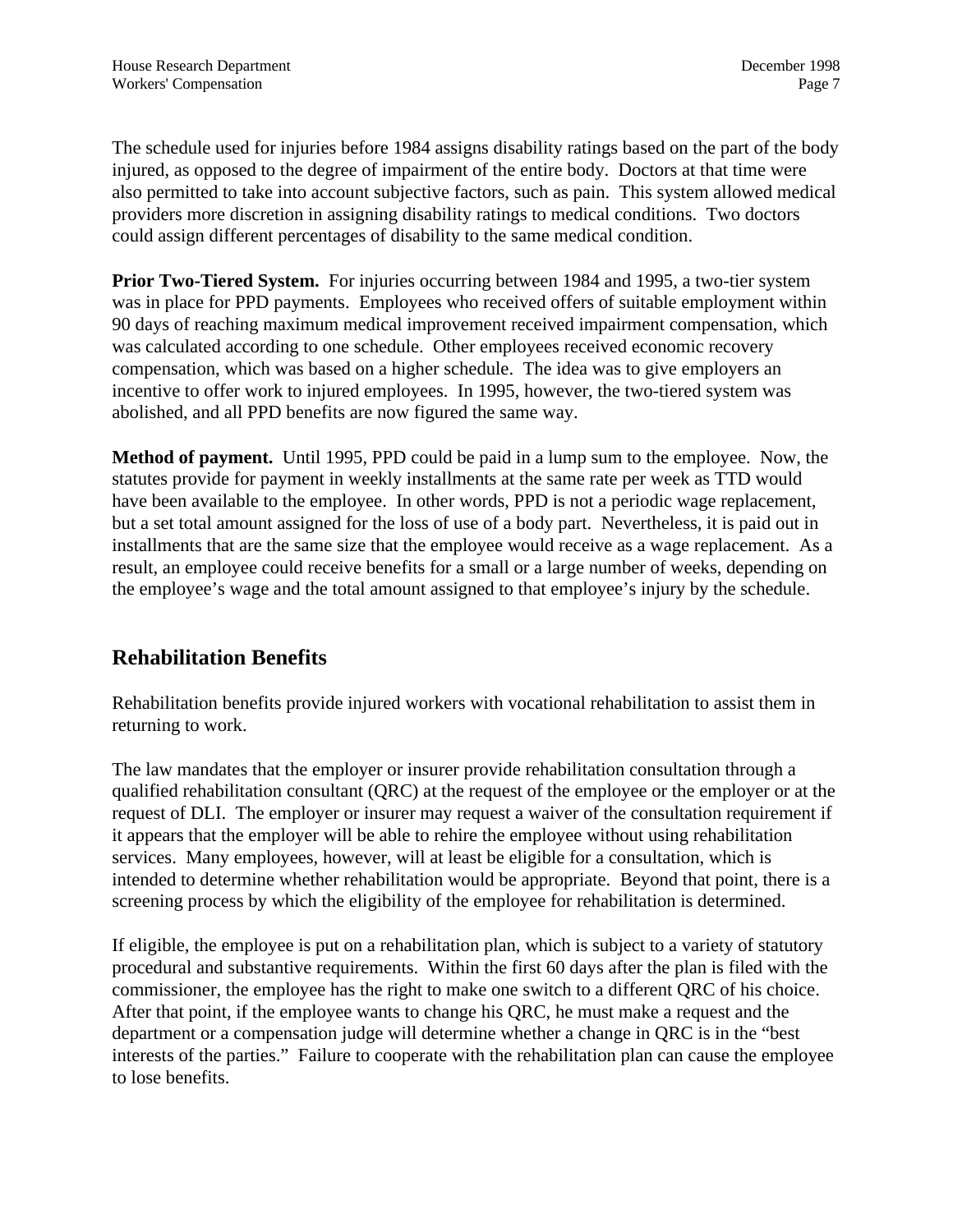The most intensive type of vocational rehabilitation is retraining, which involves a formal course of education to prepare an injured worker for a new occupation. Retraining is limited to 156 weeks, and time spent in retraining is not counted toward the 225-week or 450-week limits on temporary partial compensation, or toward the 104-week limit on temporary total compensation. A request for retraining must be filed before 104 weeks of combined temporary total and temporary partial benefits have been paid to the employee.

The Rehabilitation Review Panel advises the commissioner concerning rehabilitation issues. The panel also has authority to discipline QRC's and rehabilitation vendors, subject to an appeal to the Workers' Compensation Court of Appeals.

#### **Medical benefits**

**Reasonable and necessary services**. The workers' compensation system pays all reasonable and necessary medical expenses associated with a work-related injury. Medical benefits can continue even after an injured worker returns to work.

**Surgery.** Insurers are responsible for paying the cost of surgery that is "reasonably required to cure and relieve the effects of the personal injury or occupational disease." The employee or employer (for nonemergency surgery) may request a second opinion at the employer's expense. An employee cannot be forced to undergo surgery.

**Change of provider.** As a general matter, an employee may choose the health care provider. An employee can only have one primary health care provider at a time for an injury, and has the right to change providers once within the first 60 days after treatment begins. After that time, any further change in providers must be approved by either the insurer, the department, or a compensation judge. If the employer has a managed care plan certified by DLI, the employer may require the employee to see a provider in the certified network in order for the treatment to be covered.

**Fee schedule.** DLI maintains a "relative value fee schedule" that sets a maximum permissible fee for almost every medical procedure. The entire schedule can be adjusted upward or downward by changing just one figure—known as the "conversion factor"—rather than changing every individual fee annually. For example, assume that a particular procedure has a "relative value" of 0.5 and another has a relative value of 1, and the conversion factor is 50. The fee is figured by multiplying the two numbers, so the permissible fee for the procedures would be \$25 for the first and \$50 for the second. If the conversion factor is changed next year to be 60, then the allowable fee will be \$30 for the first procedure and \$60 for the second, without every single fee having to be individually adjusted. Providers may not bill injured workers for fees in excess of the fee set by the schedule.

**Medical Services Review Board**. The Medical Services Review Board, composed primarily of health care providers, advises the commissioner on aspects of workers' compensation medical care and services. Specifically, the board advises the commissioner concerning levels of PPD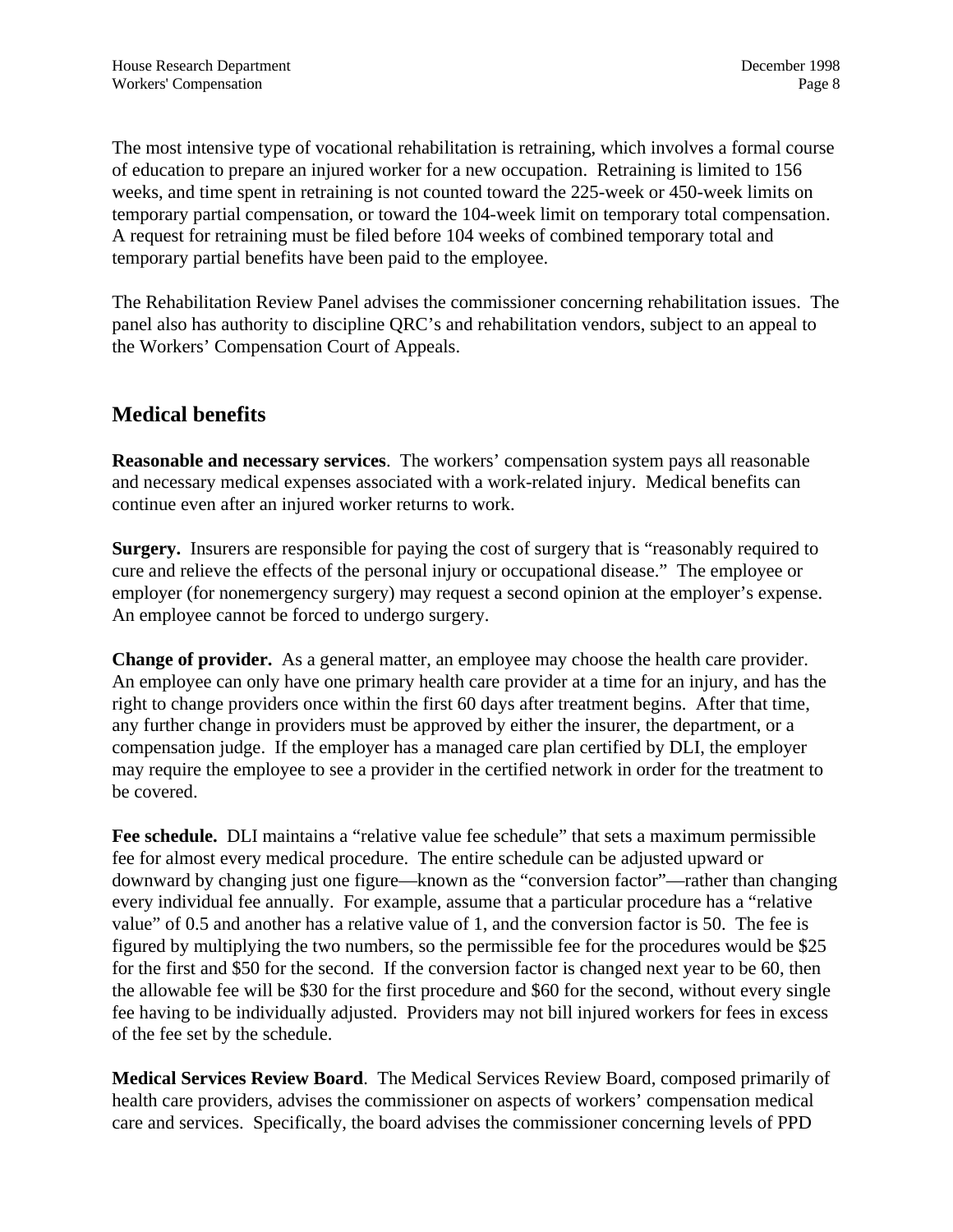and costs and effectiveness of medical services. The board also has authority to discipline health care providers, subject to an appeal to the Workers' Compensation Court of Appeals.

**Managed care.** An organization may apply to DLI to have a managed care plan certified to provide medical care to employees in workers' compensation cases. If an employer uses a certified managed care organization, then the employer can require that injured employees receive their medical care through the plan. In order for a plan to be certified, it must meet certain requirements for accessibility, availability of different types of treatment, case management, and availability of a dispute resolution mechanism.

## **Benefits Available to Dependents**

Benefits are paid to the spouse and certain dependents of an employee who dies because of a work-related injury.

### **Death related to a work-related injury**

Certain dependents of an employee are entitled to benefits if that employee dies as a result of a work-related injury. The amount of benefits depends on the number of dependents at the time of death, although limited to the maximum compensation rate at the time of death. The benefits are adjusted annually for inflation. Children under 18, and children under 25 if enrolled in school, are conclusively presumed to be dependent.

**Surviving spouse and no dependent children.** The spouse is paid 50 percent of the deceased's weekly wage at the time of injury.

**Surviving spouse and dependent children.** The amount of benefits depends on the number of dependent children, with a maximum of two-thirds of the deceased wage at the time of the injury (subject to the inflation adjustment).

**Orphan dependent.** Benefits equal 55 percent of the weekly wage for one dependent child and two-thirds of the weekly wage for two or more dependent children.

**No surviving spouse or children.** Benefits are paid to other close relatives who were actual dependents of the deceased.

**Survivor benefit offset.** If a dependent receives government survivor benefits, the total combined benefits cannot exceed 100 percent of the deceased's weekly wage at the time of injury.

**Termination of benefits.** If there is a surviving spouse and no children, payments continue for ten years. If there is a surviving spouse and there are dependent children, payments continue for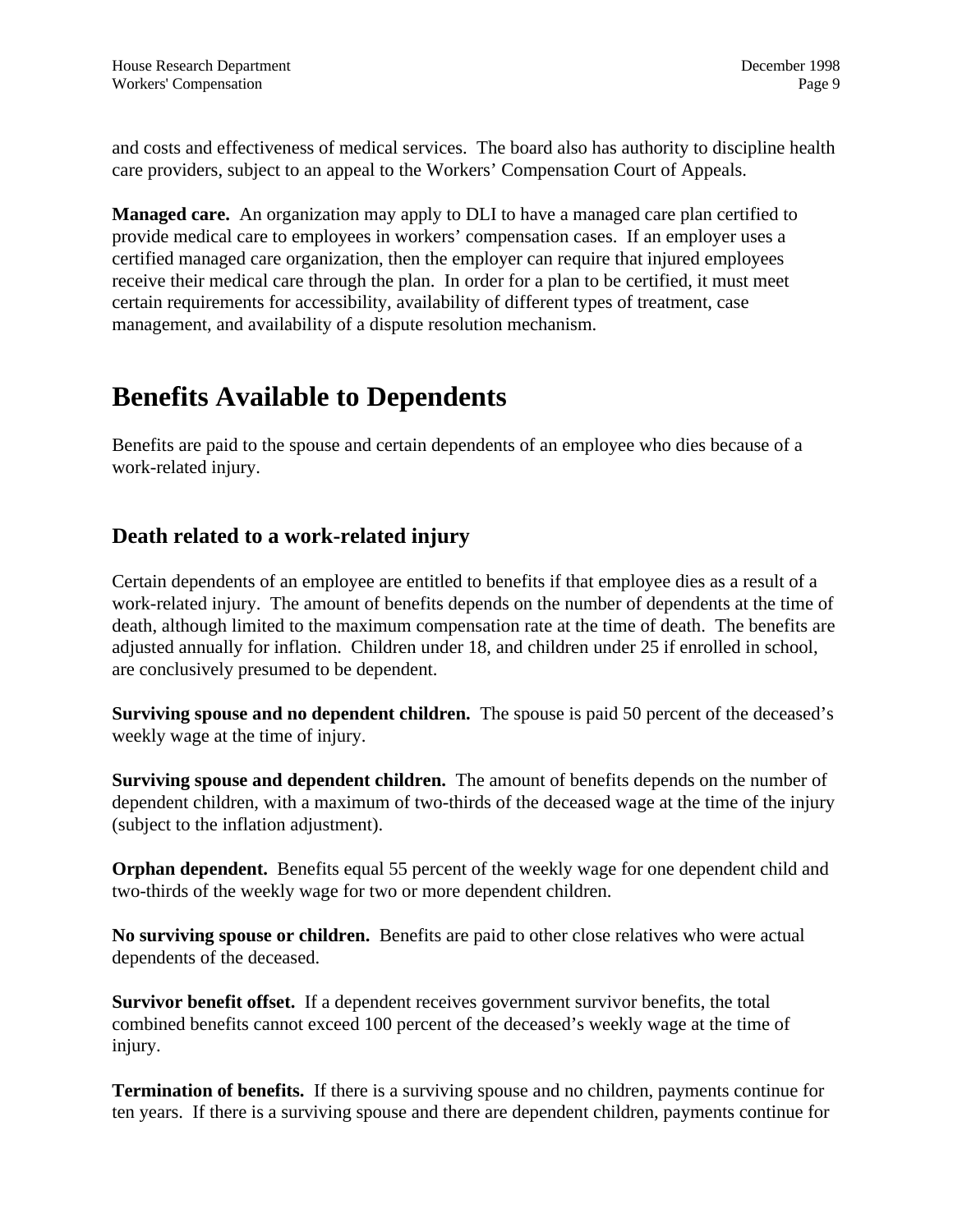ten years after the last child ceases to be dependent. Otherwise, benefits continue until the marriage or death of any dependent.

**Burial expenses.** The insurer must pay burial expenses up to \$7,500.

#### **Payments to the Special Compensation Fund**

When a death of an employee results from a work-related injury and no one is entitled to dependent benefits, the employer must pay the Special Compensation Fund \$25,000. In cases involving dependent benefits less than \$25,000, the employer must pay the fund the difference between the amounts actually paid in benefits and \$25,000.

### **Introduction to Dispute Resolution Procedures**

This section focuses on the ways disputes arise and the forums in which they may be resolved.

#### **Where a dispute may be resolved**

Although the workers' compensation system provides for a variety of procedures depending on the nature of the dispute, most disputes follow a similar general pattern. DLI operates a workers' compensation telephone hotline to provide preliminary assistance in resolving disputes. If the dispute cannot be resolved, more formal action may follow. First, there is a more formal attempt to assist the parties in resolving the dispute on their own. This may take place during a **settlement conference** or **mediation**. Depending on the type of dispute, there may then be an informal procedure in which an administrative decision is made by an impartial decision-maker without resorting to a trial-type setting. This stage is usually called an **administrative conference**. Then, there will be the opportunity for a more formal hearing, similar to a trial, called an **administrative hearing**. Finally, there are two levels of **appeal** after this "trial" phase, first to the Workers' Compensation Court of Appeals and then the Minnesota Supreme Court.

In order to understand the dispute resolution procedures used in workers' compensation cases, it is helpful to be familiar with the different forums in which disputes are resolved. These forums include the Department of Labor and Industry, the Office of Administrative Hearings, the Workers' Compensation Court of Appeals, and the Minnesota Supreme Court.

#### **Department of Labor and Industry (DLI)**

For issues that are not resolved through telephone intervention, the department holds informal conferences to consider rehabilitation disputes and medical disputes that involve less than \$1,500. These conferences are conducted by compensation specialists. These decisions can be appealed to the Office of Administrative Hearings, which holds an entirely new hearing (a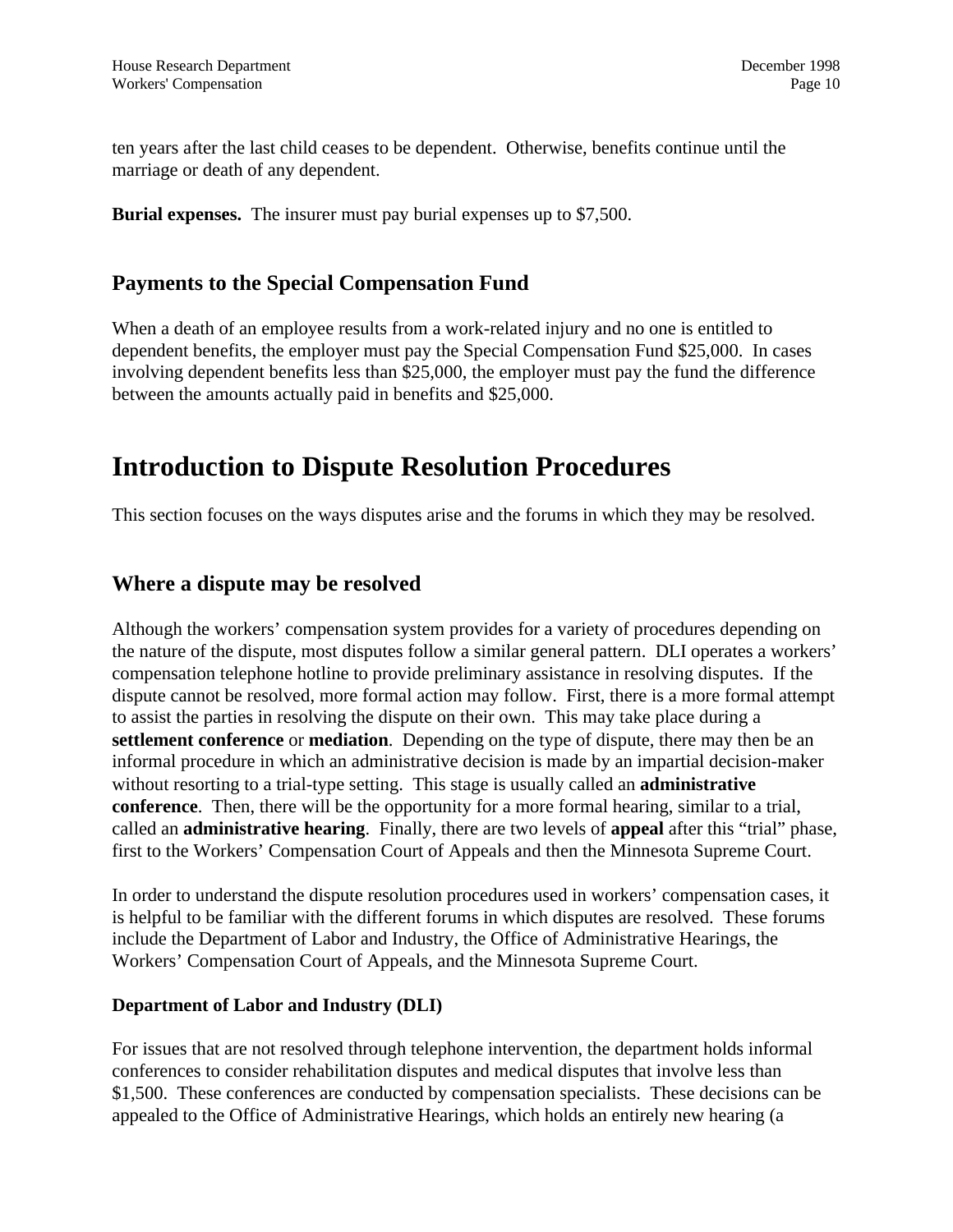hearing *de novo*) in all cases. DLI customer assistance teams also conduct voluntary mediation sessions.

#### **Office of Administrative Hearings (OAH)**

*Settlement division.* Judges in the newly created settlement division of OAH (formerly part of DLI) conduct informal settlement conferences and can also conduct administrative conferences on matters including discontinuances, larger medical claims, and medical and rehabilitation disputes too legally complex to be decided by compensation specialists at DLI.

*Compensation judges.* Judges that conduct more formal administrative hearings at OAH (who are not part of the settlement division) consider every type of workers' compensation dispute. They may hear discontinuance, rehabilitation, and medical claims when a party disputes the result of an administrative conference. OAH also hears cases involving penalties and disputes between insurers. Trial procedures at OAH are similar in formality to court proceedings, although the compensation judges are not bound by rules of evidence or procedure. Most cases involve a hearing before a compensation judge, although judges can now issue decisions on stipulated facts without a hearing. The decision of the judge must be issued within 60 days of the date that the case is submitted.

#### **Workers' Compensation Court of Appeals**

Any decision of OAH may be appealed to the Workers' Compensation Court of Appeals (WCCA). This is a five-member executive branch appeals panel whose jurisdiction is limited to workers' compensation issues. The court reviews cases to determine whether there were errors of law and whether findings of fact are supported by substantial evidence. In any appeal of a judge's order relating to discontinuance of benefits, the court must complete arguments within 60 days of the day that the record is certified from OAH.

#### **Minnesota Supreme Court**

Workers' Compensation Court of Appeals decisions may be appealed to the state Supreme Court, which has discretion whether to hear the case.

# **The Early Stages of a Claim**

A workers' compensation dispute may come in any one of a variety of forms, but cases generally have some things in common, particularly the first report of injury and the initial payment or denial.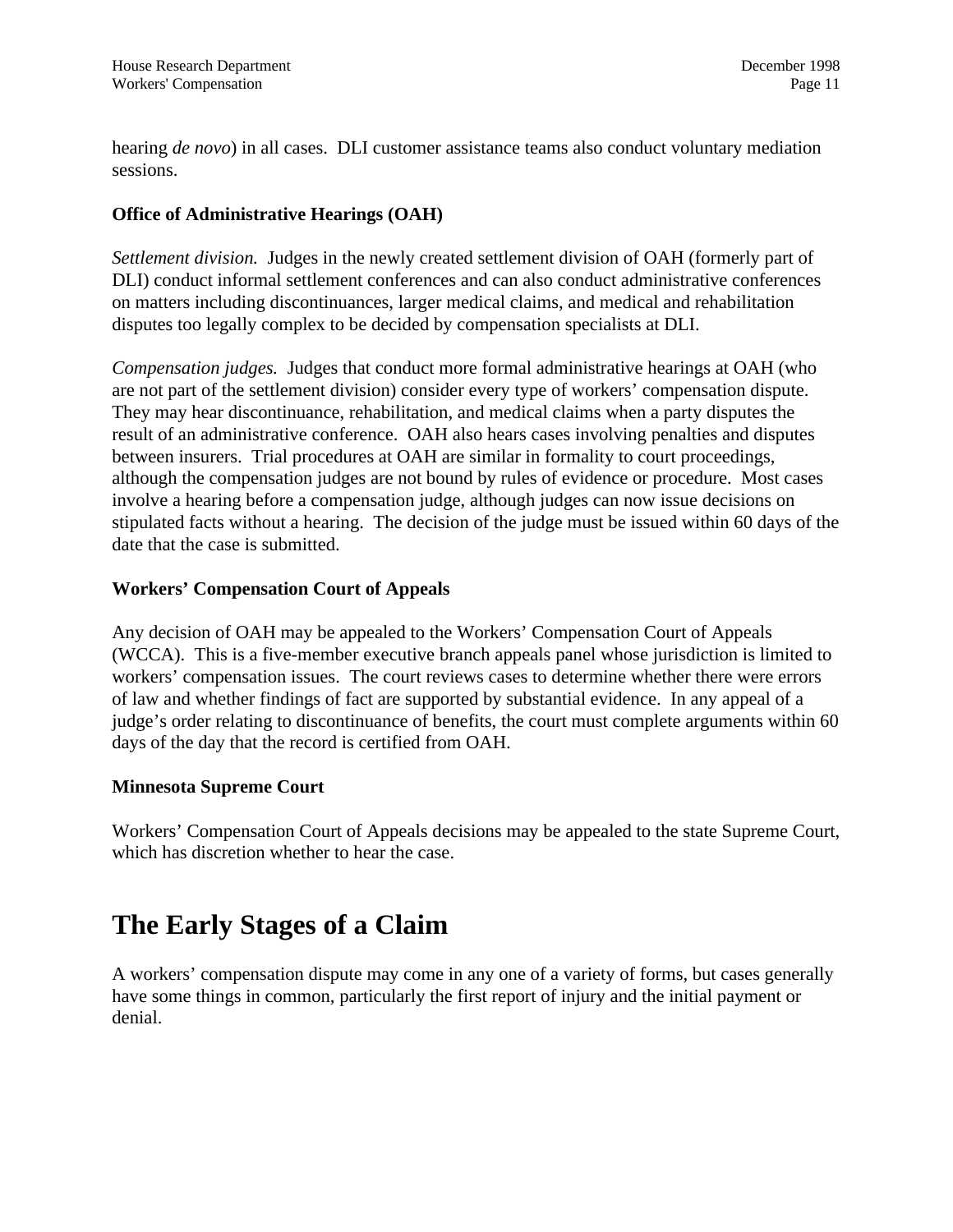### **First report of injury**

An employee who suffers a work-related injury must give the employer notice of the injury, unless the employer has actual notice of the injury. Notice must be provided within 14 days to assure eligibility for workers' compensation benefits, but may be given up to 180 days following the injury without loss of eligibility in certain limited circumstances.

The employer is then responsible for filing a "first report of injury." If the employee is **killed** or **seriously injured**, then the employer must report the injury to its insurer and to DLI within 48 hours. This notice can be by phone, telegraph, or personal notice, and must be followed within seven days of the injury by written notice.

Employers are responsible for reporting all work-related injuries to their insurers. If the injury is **not a serious injury** and does not result in death, but causes the employee to miss more than three days of work, then the employer must make a report to its insurer within ten days of the injury, and the insurer must inform the department within 14 days of the injury. Filing the first report of injury does not mean that the employer is accepting liability for the injury. For most work-related injuries, the insurer or employer pays the benefits claimed and there is no need for dispute resolution procedures. A variety of procedures are available when disputes do arise.

#### **Initial payment or denial**

An insurance company must either begin paying benefits or deny liability within 14 days of the date that the employer receives notice or has actual knowledge of the injury.

If an insurer begins paying benefits and then determines that the injury was not compensable within 60 days of receiving notice of the injury, the insurer may terminate benefits to the employee without following the discontinuance procedures. After the 60 days are up, however, the insurer may terminate benefits only by filing a notice of intent to discontinue benefits (NOID) as described below.

The department rules require that the notice of denial provide the specific reasons for the denial and clearly state the facts forming the basis for the denial. A denial is not sufficiently specific, for example, if it states only that the injury did not arise out of and in the course of employment or that the injury was denied for lack of a medical report.

# **Dispute Resolution Procedures**

Often, the procedure followed in resolving a claim will depend on the type of claim and the stage at which it is disputed. This section discusses several kinds of cases, including disputes over initial liability and additional benefits, discontinuance disputes, and medical and rehabilitation disputes.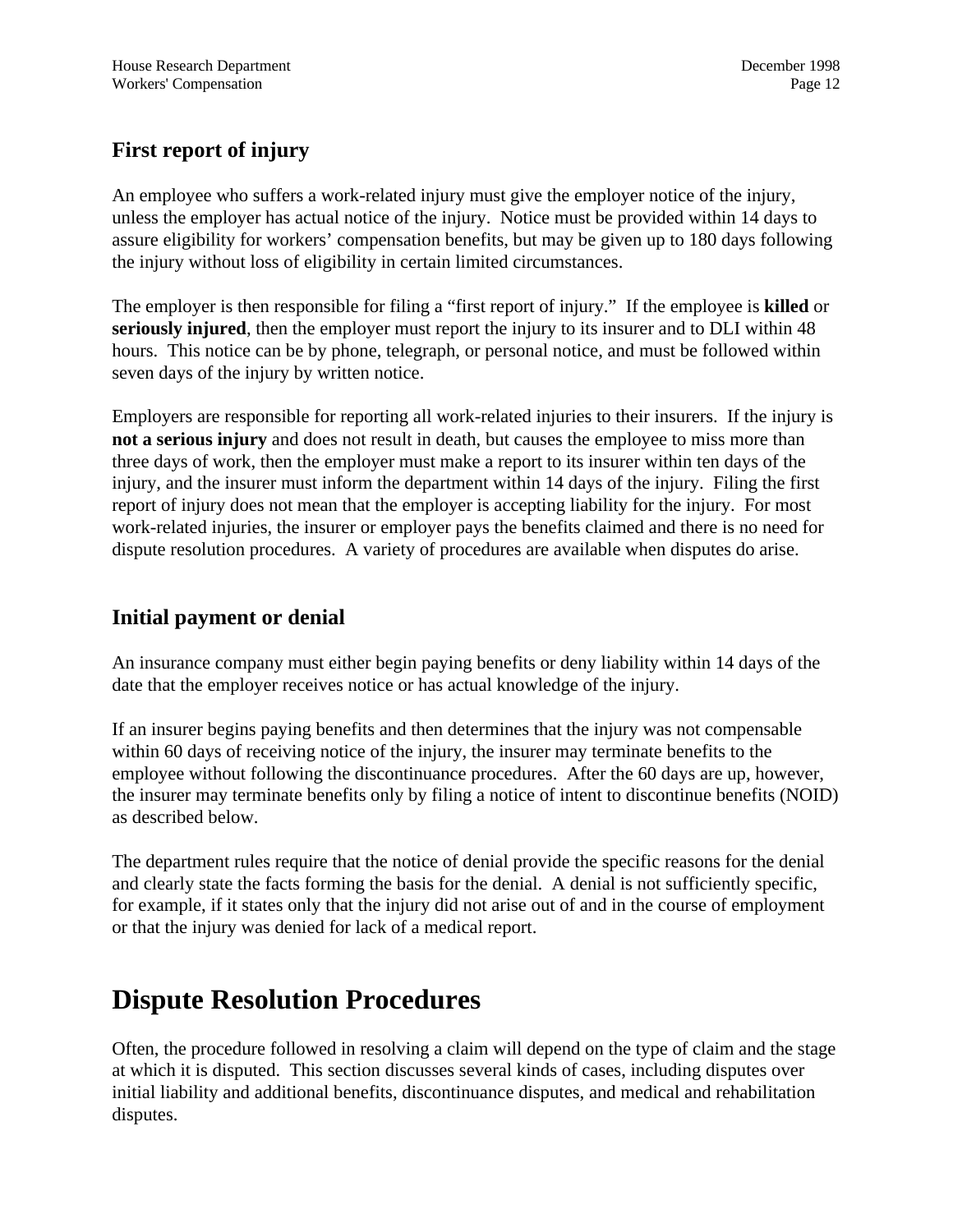#### **Disputes over initial liability or additional benefits**

If the employer or insurer denies liability for an injury, or if liability is admitted but the employee seeks additional wage loss or permanent partial disability benefits, the employee files a *claim petition*. The petition must be on a form prescribed by the commissioner, and is filed with DLI and served on the employer/insurer. It must contain basic information about the employee and the injury and must identify any witnesses the employee intends to call. The claim petition also must state whether the employee is requesting a prehearing or settlement conference, as well as the location where the employee is requesting that any hearing be held. The opposing party has 20 days after service of the petition to file an answer, which must admit or deny the allegations in the petition and identify potential witnesses.

When the petition is received at DLI, it must be transferred within ten days to the settlement division of the OAH, unless it is a rehabilitation dispute or medical dispute involving a claim of \$1,500 or less, in which case it can be handled within DLI by a compensation specialist. For petitions referred to OAH, a compensation judge will decide whether a settlement conference is appropriate, or whether the petition should be directly scheduled for an administrative hearing. Either way, the conference or hearing will be conducted by a compensation judge at OAH.

At a settlement conference, both parties are required to attend and to have authority to settle the claim. The compensation judge at the settlement conference can issue a decision, which will be binding unless one of the parties requests a formal hearing within 30 days. If that request is made, an OAH judge will conduct a formal administrative hearing to review the decision from the conference.

#### **Discontinuance disputes**

**Beginning with a Notice of Intent to Discontinue (NOID).** If an employer or insurer has been paying benefits, but there has been no judicial or administrative decision regarding entitlement to benefits, then when the employer or insurer wishes to discontinue benefits, it must send the employee a NOID. This form must notify the employee of the proposed date of discontinuance and disclose what information is being relied on in discontinuing benefits. The employee and the employee's attorney must be served with the notice.

If the employee disputes discontinuance, the employee has two options. He or she can file a request for an administrative conference, which will be conducted at the settlement division of OAH. That informal conference will result in a decision that will be binding unless one of the parties appeals.

If the employee chooses not to ask for an administrative conference, the employee can move directly to the more formal step of filing an Objection to Discontinuance, which will lead to a formal administrative hearing. This hearing is the same procedure that will result if the employee or employer appeals the decision in the administrative conference. In other words, the employee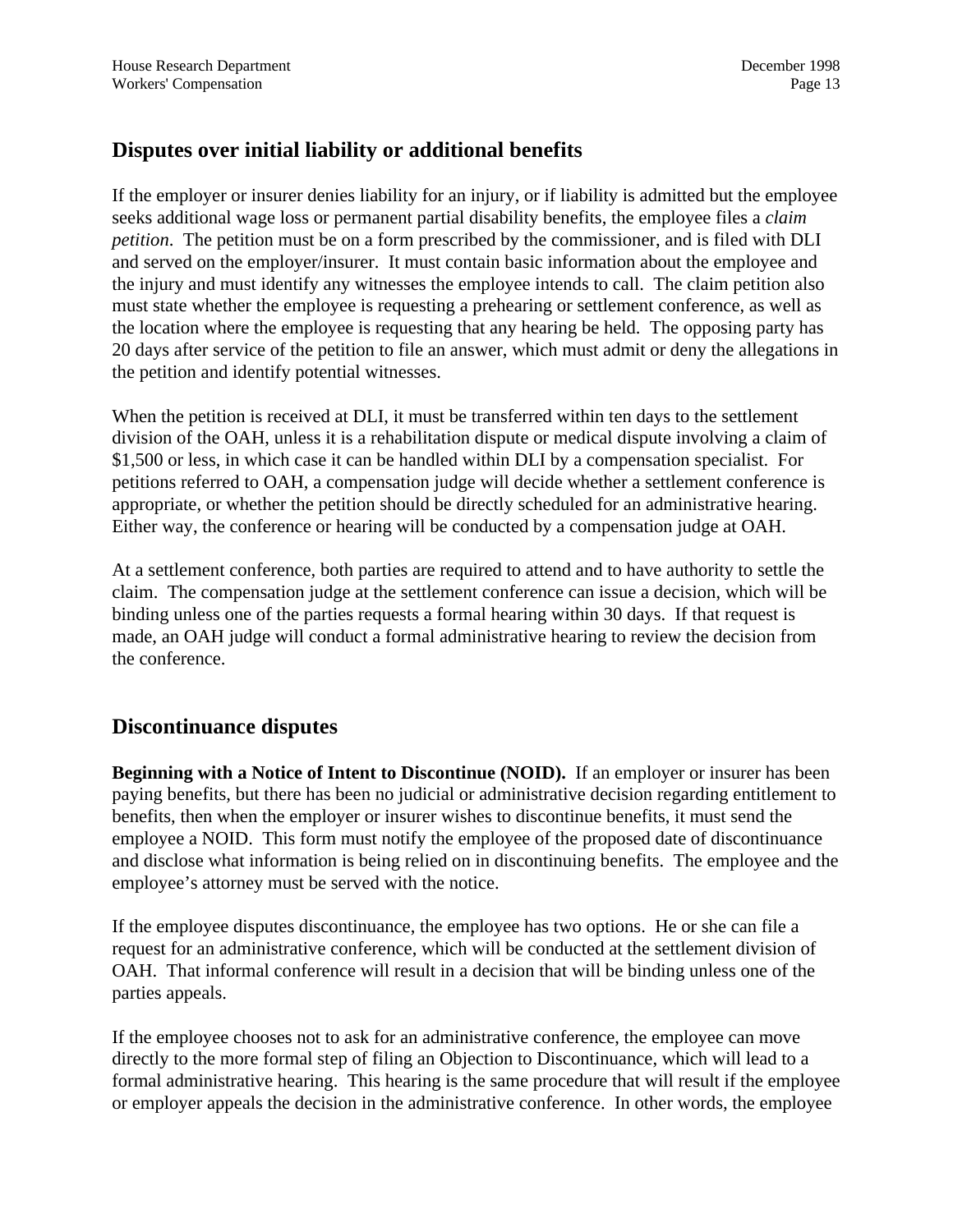and employer end up at the same trial-type hearing whether they skip the administrative conference altogether or if they appeal the decision that results from it.

**Beginning with a Petition to Discontinue.** If the employer is paying benefits subject to a judicial or administrative decision, the employer cannot use a NOID, but must file a Petition to Discontinue. At that point, the claim will go directly to a formal administrative hearing, without going through an administrative conference. This "two-track" approach to discontinuance means that if an employer discontinues benefits that had been ordered in court or in an administrative proceeding, then the employer must go through a more formal process in order to stop paying.

#### **Medical and rehabilitation disputes**

If an employee's employer has a certified managed care plan, then in the case of a medical dispute, the employee is required to begin by exhausting the dispute resolution process within the managed care plan. The employee cannot pursue DLI or OAH processes unless this requirement has been met.

When an employee disputes rehabilitation or medical benefits, the employee files a medical or rehabilitation request with DLI. DLI then contacts the parties to determine whether a dispute actually exists. If DLI certifies the dispute, the employer/insurer then has 20 days to answer and state its response or defenses.

Medical and rehabilitation disputes over small amounts of money are the only disputes over which DLI compensation specialists currently have the authority to make binding decisions. A specialist can conduct an administrative conference for a rehabilitation dispute or a medical dispute for less than \$1,500 if primary liability is admitted. If either party is dissatisfied with the outcome, that party can request a formal hearing at OAH.

For medical disputes over \$1,500, the claim is referred to the settlement division at OAH for a settlement conference or administrative conference, after which either party could request a formal administrative hearing.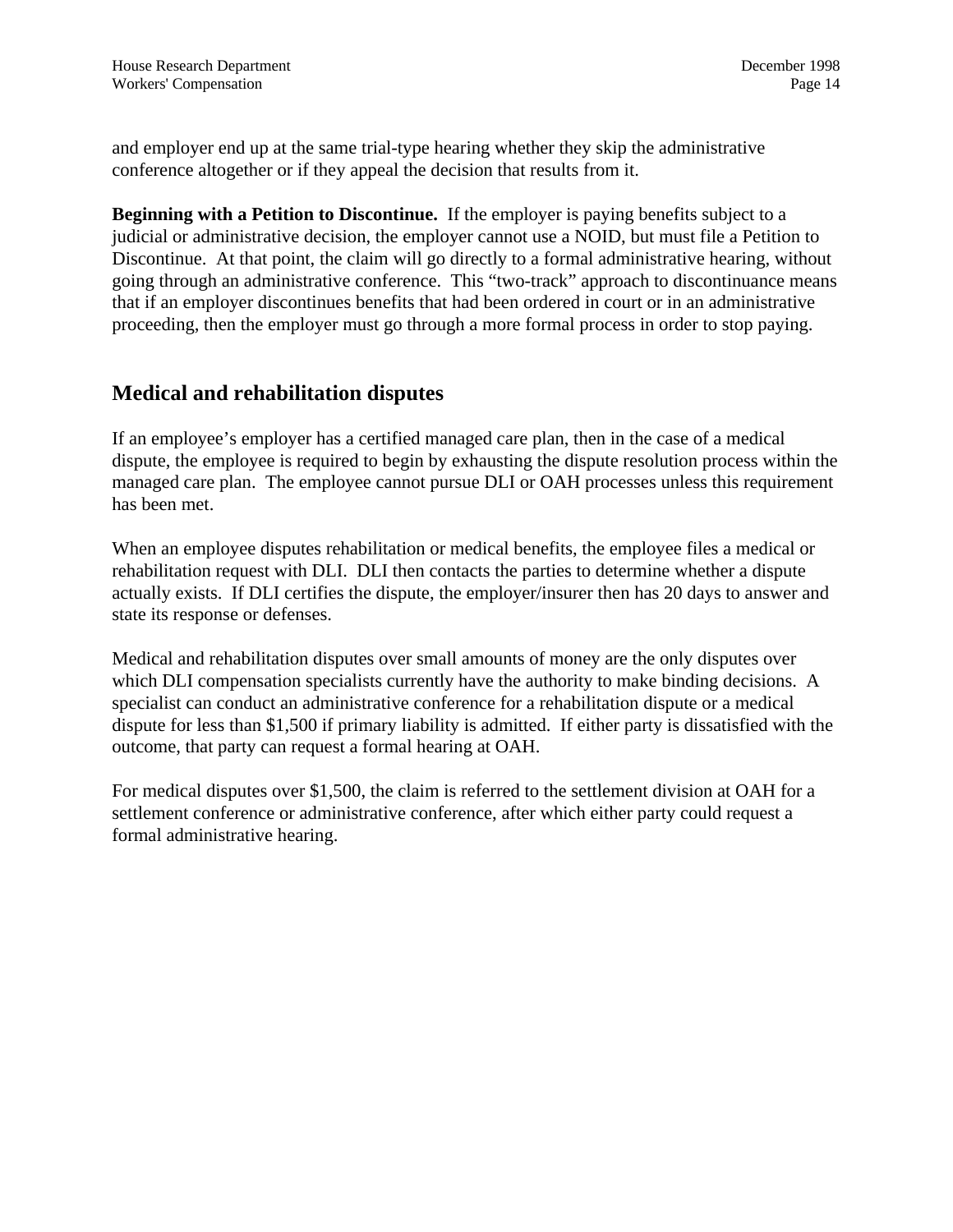### **Glossary**

| <b>Administrative Conference</b>                             | A type of informal dispute resolution procedure conducted at the Office of<br>Administrative Hearings to resolve discontinuance, medical, and rehabilitation<br>disputes. Generally a decision of an administrative conference may be reviewed<br>in a more formal hearing.                                                                          |
|--------------------------------------------------------------|------------------------------------------------------------------------------------------------------------------------------------------------------------------------------------------------------------------------------------------------------------------------------------------------------------------------------------------------------|
| <b>Alternative Dispute</b><br><b>Resolution</b>              | An approach to resolving disputes informally and less adversarily, typically<br>through intervention, arbitration, or mediation.                                                                                                                                                                                                                     |
| <b>Assigned Risk Plan</b>                                    | An insurance plan administered by the Department of Commerce to provide<br>workers' compensation insurance to employers who have been rejected by<br>private insurance companies.                                                                                                                                                                    |
| <b>Claim Petition</b>                                        | A form that an employee may use to assert the right to any or all of the major<br>types of benefits.                                                                                                                                                                                                                                                 |
| <b>Department of Labor and</b><br><b>Industry (DLI)</b>      | The state agency charged with administering the workers' compensation laws.                                                                                                                                                                                                                                                                          |
| <b>Gillette Injuries</b>                                     | Injuries involving the final breakdown of a slowly deteriorating condition, often<br>developing over many years. Under the case law, the employer at the time that<br>the injury causes a breakdown is liable for the entire claim.                                                                                                                  |
| <b>Lost-time Injury</b>                                      | An injury that results in more than three days of disability.                                                                                                                                                                                                                                                                                        |
| <b>Maximum Medical</b><br><b>Improvement (MMI)</b>           | The point at which it is reasonably medically certain that there will be no further<br>significant recovery or lasting improvement in the injured worker's medical<br>condition. Sometimes referred to as the end of the healing period. May<br>determine eligibility of temporary total disability.                                                 |
| <b>Medical Services Review</b><br><b>Board</b>               | The advisory board that assists the DLI commissioner with medical issues and<br>disciplines health care providers.                                                                                                                                                                                                                                   |
| <b>Notice of Primary Liability</b><br><b>Determination</b>   | A form filed by an employer or insurance company that accepts or denies<br>liability for the injury. The notice must be filed when the insurer initially<br>decides to pay benefits or deny liability for the claim. It is also filed if the<br>insurer later decides to deny liability within 60 days of the employer's<br>knowledge of the injury. |
| Notice of Intent to<br>Discontinue (NOID)                    | The notice that must be filed by the insurer who wishes to terminate temporary<br>benefits.                                                                                                                                                                                                                                                          |
| <b>Objection</b> to<br><b>Discontinuance</b>                 | The form filed by an employee seeking to prevent the termination of temporary<br>total or temporary partial benefits. The objection is used to request a hearing at<br>the Office of Administrative Hearings—either as an appeal of an adverse<br>decision of a conference or as an alternative to the conference.                                   |
| <b>Occupational Disease</b>                                  | A disease arising out of employment that is peculiar to a particular occupation<br>and that results from causes beyond the ordinary hazards of employment.                                                                                                                                                                                           |
| <b>Office of Administrative</b><br><b>Hearings (OAH)</b>     | The state agency that conducts settlement conferences, administrative<br>conferences, and formal hearings on workers' compensation issues.                                                                                                                                                                                                           |
| <b>Permanent Partial</b><br><b>Disability (PPD) Benefits</b> | Benefits that compensate a worker for permanent loss of function or damage to a<br>body part. PPD is paid in weekly amounts.                                                                                                                                                                                                                         |